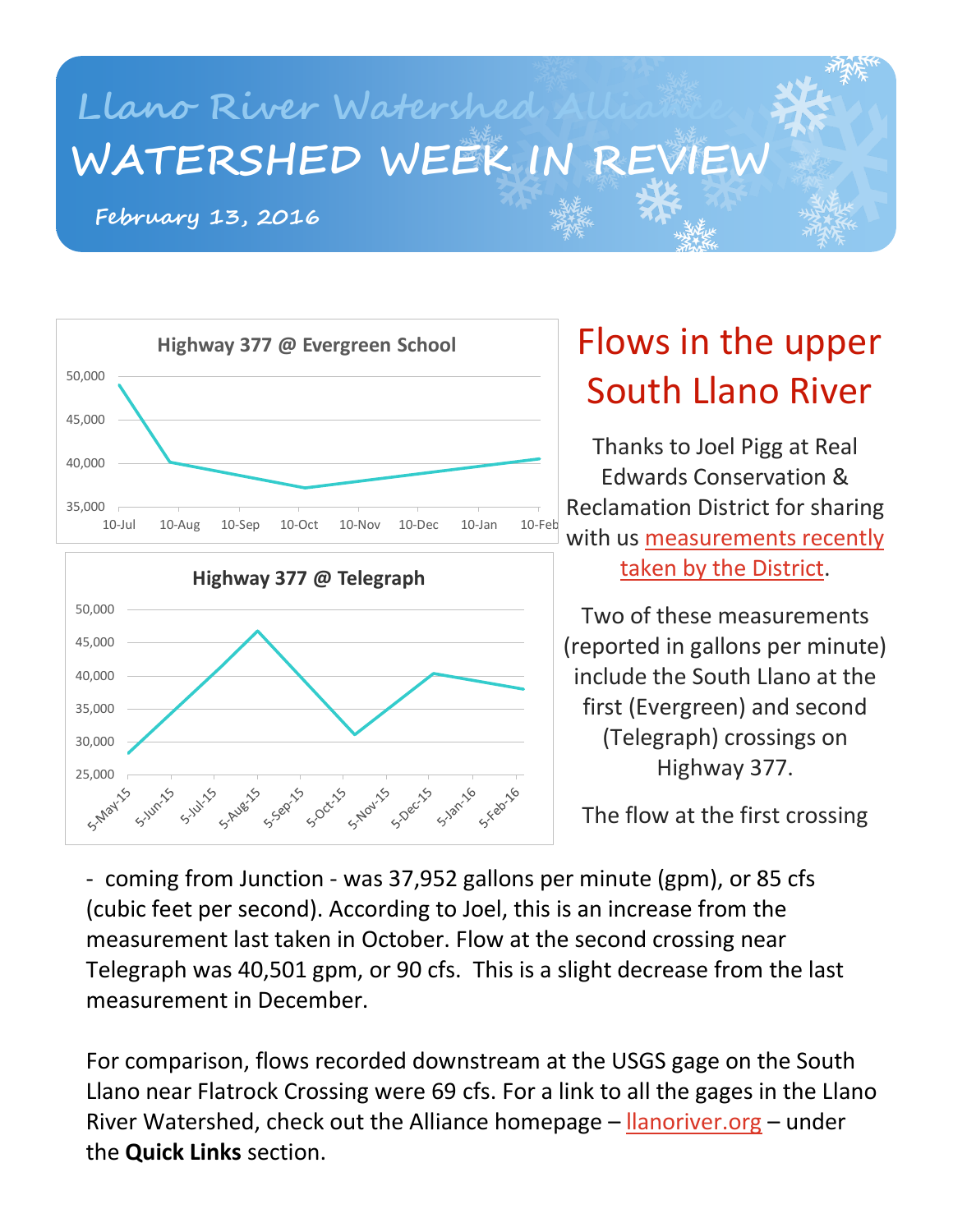

### Latest Hickory Aquifer Well Levels

The Hickory Underground Water Conservation District #1, which covers portions of Mason, McCulloch, and San Saba counties, takes regular water level measurements from wells within the District.

#### The latest measurements [may be](http://hickoryuwcd.org/waterlevels.html)  [found here.](http://hickoryuwcd.org/waterlevels.html)

Most wells showed an increase in water levels. The values reported a measurement in feet from the top of the well to the water level. A decrease in value from the previous measurement is an increase in water level.

## Mason Water Quality Samplers Recognized

This week's edition of the Mason County News carried a [front-page](http://www.masoncountynews.com/news/121902/)  [story](http://www.masoncountynews.com/news/121902/) on the recent Stream Team Training at the Llano River Field Station.

Of the nearly 30 participants, six were from Mason County.